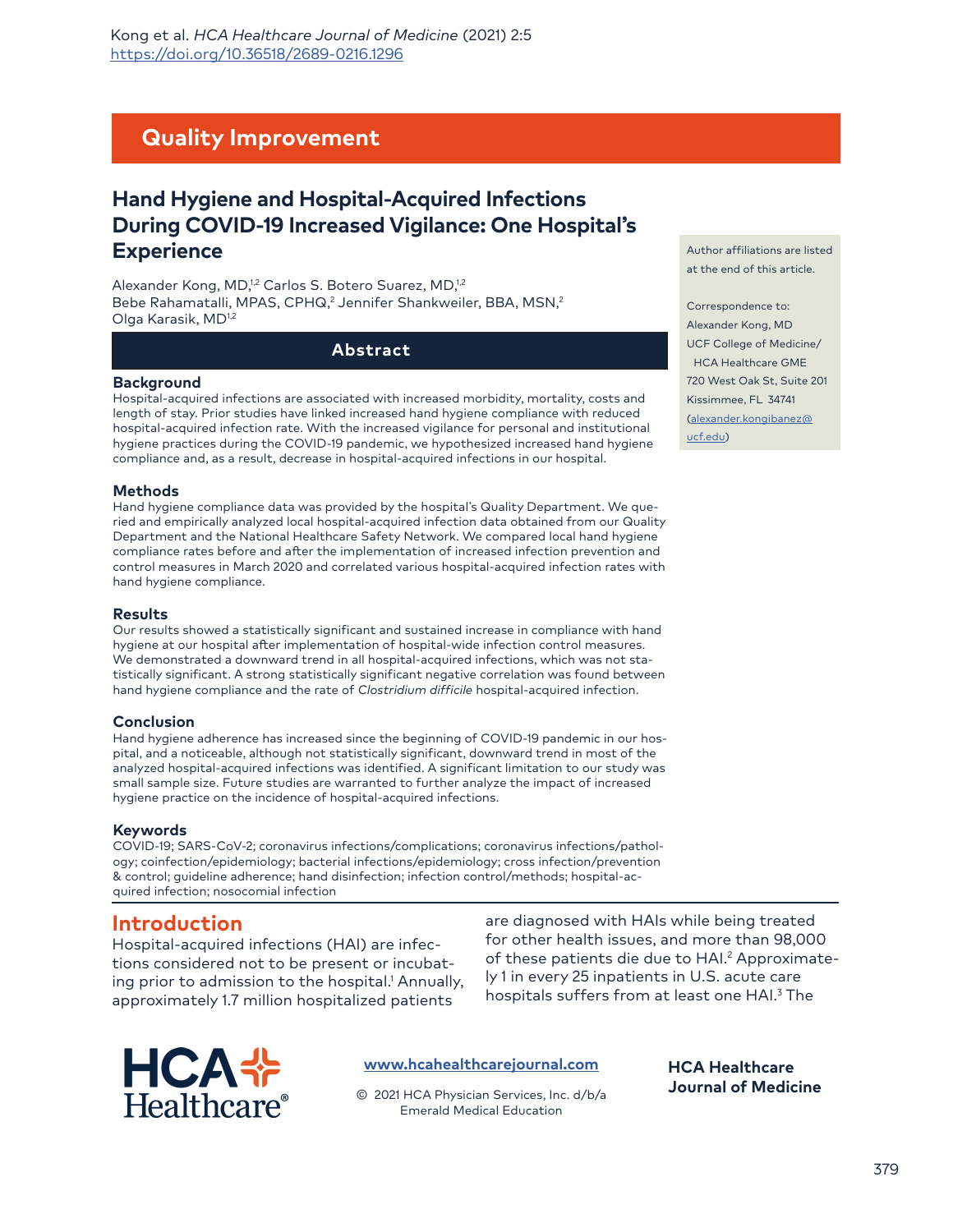most common HAIs are pneumonia, surgical site infections and gastrointestinal infections.<sup>3</sup> The leading organisms in the U.S. responsible for HAI include *Clostridium difficile* (*C. diff*) (12.1% of HAIs), followed by methicillin-resistant *Staphyloccocus aureus* (MRSA) (10.7%), *Klebsiella pneumoniae*/*oxytoca* (9.9%), and *Escherichia coli* (9.3%).3

Prior studies have linked hand hygiene compliance (HHC) by health care providers to hospital-acquired infections.<sup>4</sup> As such, hand hygiene has been part of the Joint Commission National Patient Safety Goals, as well as local and regional goals for hospitals and corporations. As simple as it may be, hand hygiene is an ongoing challenge worldwide with suboptimal compliance in spite of multiple initiatives to increase adherence.<sup>5</sup>

Since the nationwide outbreak of the Coronavirus disease 2019 (COVID-19), the Centers for Disease Control and Prevention (CDC) developed guidelines to prevent community and in-hospital spread of Severe Acute Respiratory Syndrome-associated Coronavirus 2 (SARS-CoV-2).<sup>5</sup> Our hospital, Osceola Regional Medical Center in Kissimmee, FL, rapidly implemented comprehensive practices for enhanced institutional and personal hygiene in March 2020. Our policy focused on hand hygiene, universal face coverings, expanded environmental services and restriction of non-essential personnel and visitors.

With the addition of intensified infection prevention and control (IPC) measures throughout the course of the COVID-19 pandemic, we hypothesized that (i) the hand hygiene compliance at our hospital will have significantly increased and, as a result, (ii) the incidence of non-COVID-19-related hospital-acquired infections will have decreased.

# **Methods**

We performed a cross-sectional retrospective observational study to examine the effect of COVID-19-related infection prevention control measures on hand hygiene compliance and hospital-acquired infections at Osceola Regional Medical Center in Kissimmee, FL, from January 2019 through June 2020.

Hand hygiene performance is routinely acquired and documented in all areas of our hospital via direct observation by a concealed recorder using a standardized form. The observer records whether hand hygiene is performed, by whom, and the potential contributing factors for non-performance. Hand sanitizer use and hand washing with soap and water are logged indistinctly. The data are stored at the local Quality Department. The HAI data were obtained by querying the local Quality Department and the National Healthcare Safety Network (NHSN) database. The standardized infection ratio (SIR) compares the observed versus the expected number of infections in a particular population. The expected number is calculated based on several variables, including case mix and number of hospitalized patients. A higher SIR (ratio > 1) indicates a higher than expected number of infections, suggesting the need for more prevention control measures. A lower SIR (ratio < 1) indicates a lower than expected number of infections.

We queried HAI data for: catheter-associated urinary tract infections (CAUTI), central line-associated blood stream infections (CLABSI), *C. diff* and MRSA infections, from January 2019 through June 2020. For CAUTI and CLABSI the SIR is reported monthly, while for *C. diff* and MRSA the SIR is reported quarterly.

We used IBM SPSS Statistics 24 for statistical analysis.<sup>6</sup> We performed separate twoway t-test analyses to compare the pre- and post-implementation of enhanced infection prevention measures, mean HHC and mean SIR of CAUTI, CLABSI, *C. diff* and MRSA. We then performed a Pearson correlation analysis between hand hygiene compliance and the SIR of CAUTI, CLABSI, *C. diff* and MRSA. For CAUTI and CLABSI the SIR is reported monthly, thus the timeframe for pre-implementation included January 2019 through February 2020, and post-implementation was March through June 2020. For *C. diff* and MRSA the SIR is reported quarterly, thus the timeframe for pre-implementation included quarters 1–4 of 2019, and post-implementation included quarters 1 and 2 of 2020. Thus, March 2020, which is part of quarter 1, was included in the post-implementation data.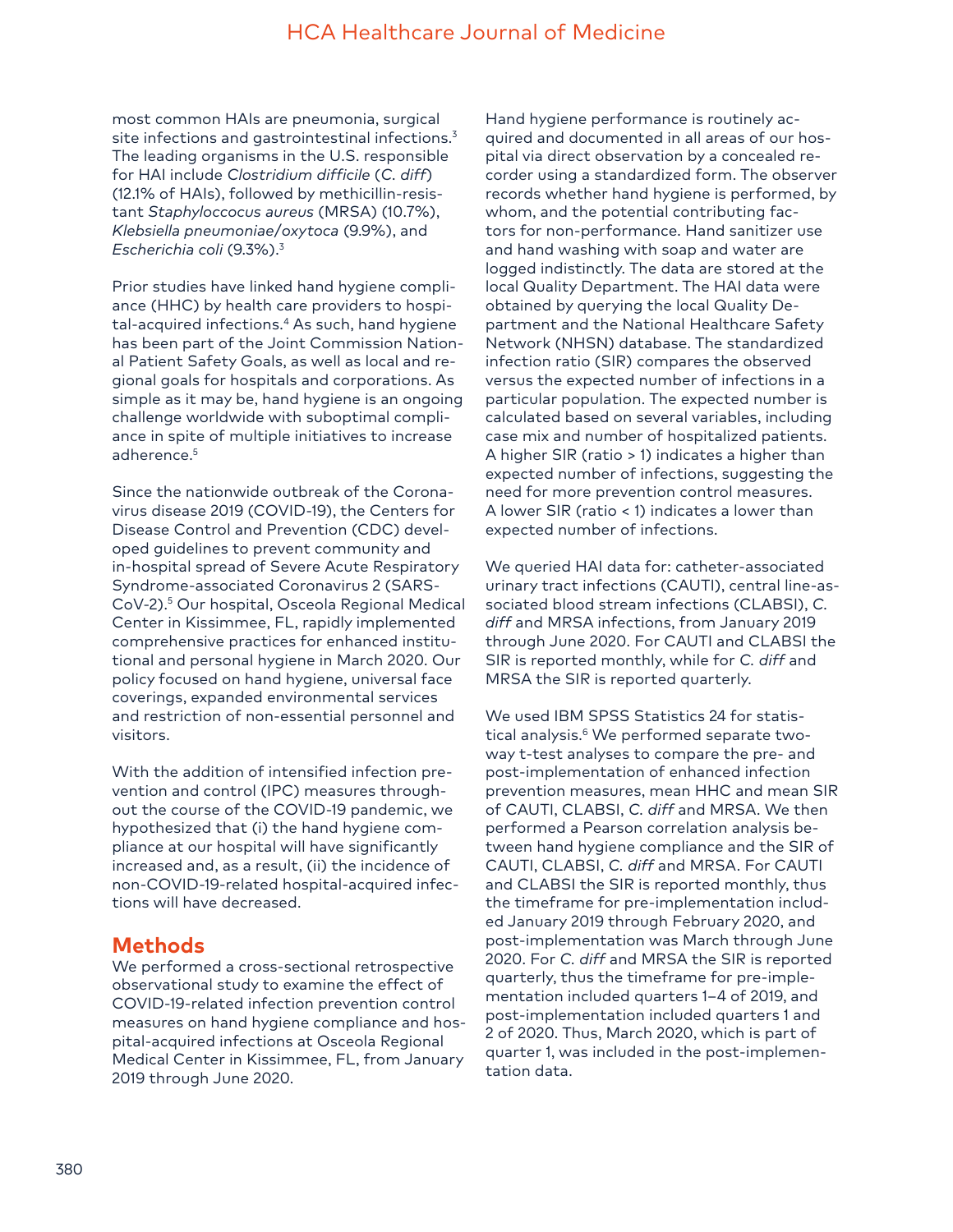

**Figure 1.** A boxplot comparing hand hygiene compliance percentage pre- (January 2019 to Febru-<br>ary 2020) and post- (March to June 2020) implementation of infection prevention control mea-<br>sures at Osceola Regional Medical IPC=infection prevention control; \* p < 0.001.

### **Results**

#### **Summary of results**

HHC is shown in a boxplot diagram (**Figure 1**) and linear graph (**Figure 2**). SIRs for the various HAIs are shown in **Figure 2**.

HHC at Osceola Regional Medical Center has significantly and sustainably increased from  $82.9 \pm 4.1\%$  (mean  $\pm$  SD, n=14) before the COVID-19 pandemic (January 2019 to February 2020) to 96.4 ± 0.7% (mean ± SD, n=4) during the COVID-19 pandemic (March to June 2020)

(p<0.001, t-test). Correlation analysis of HHC and HAIs showed a strong negative correlation only for hospital-acquired *C. diff* infection (r=-  $0.828$ , n=6, p< $0.05$ ).

## *C. diff*

SIR for *C. diff* decreased from 0.48 ± 0.12 (mean ± SD, n=4, quarters 1–4 of 2019) to 0.26 ± -0.25 (mean ± SD, n=2, quarters 1–2 of 2020) (p=0.20, t-test) and had a statistically significant strong negative correlation with HHC (r=-0.828, n=6, p<0.05).



**Figure 2.** A chart showing an increase in hand hygiene compliance and a decrease in the standardized infection ratio for hospital-acquired infections after implementation of infection prevention control measures at Osceola Regional Medical Center between January 2019 and June 2020. A decrease in the standardized infection ratio indicates a lower-than-expected number of infections. IPC=infection prevention control; Q=quarter; SIR=standardized infection ratio; CAUTI=catheter-associated urinary tract infection; CLABSI=central line-associated blood stream infection; *C.diff*=*Clostridium difficile*; MRSA=methicillin-resistant *Staphylococcus aureus*.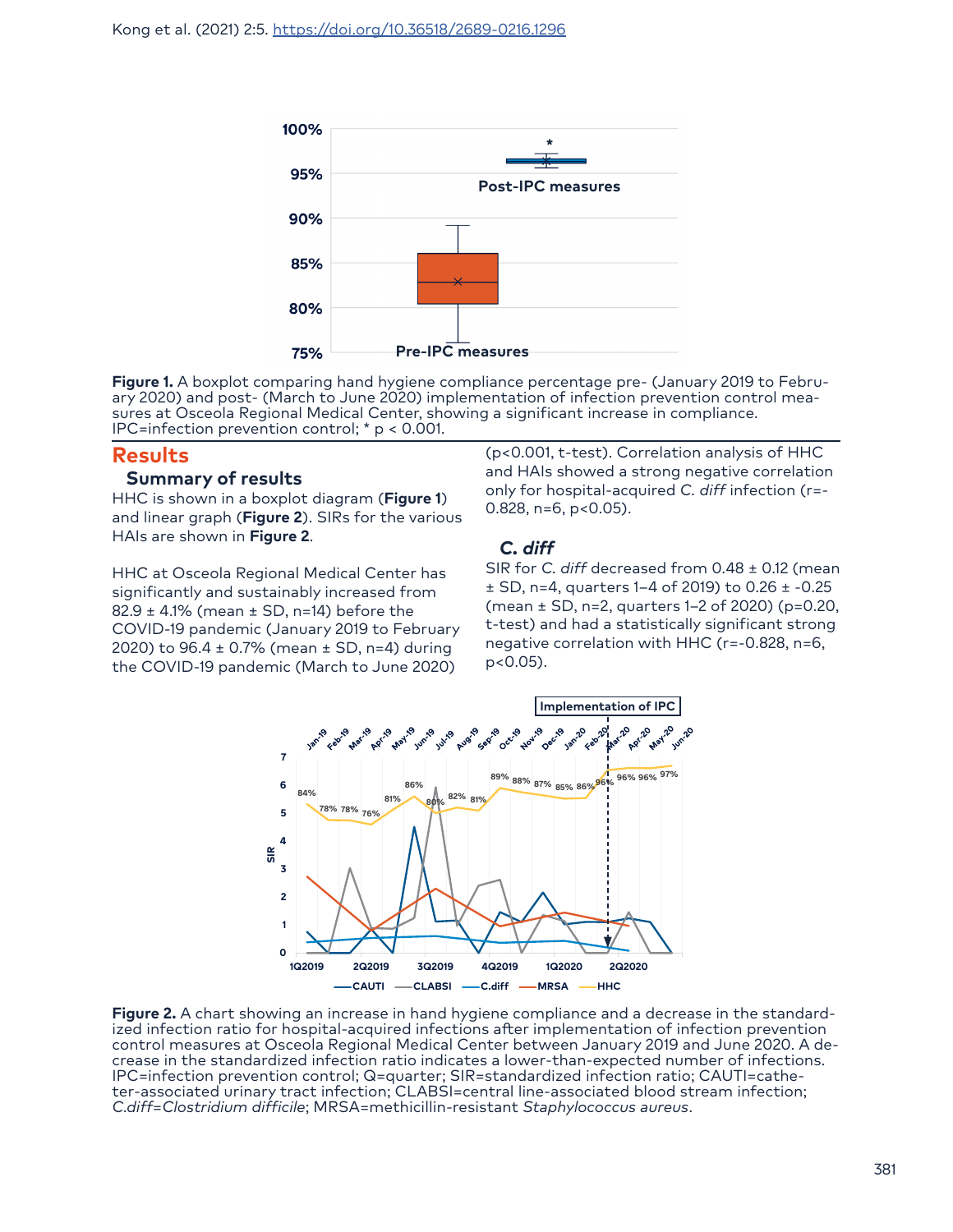## **CAUTI**

SIR for CAUTI decreased from 1.10 ± 1.18 (mean ± SD, n=14, January 2019 to February 2020) to  $0.87 \pm 0.58$  (mean  $\pm$  SD, n=4, March to June 2020) (p=0.72, t-test) and had a weak positive correlation with HHC (r=0.191, n=18, p=0.447).

## **CLABSI**

SIR for CLABSI decreased from 1.47 ± 1.63 (mean ± SD, n=14, January 2019 to February 2020) to 0.37 ± 0.73 (mean ± SD, n=4, March to June 2020) (p=0.21, t-test) and had a moderate negative correlation with HHC (r=-0.351, n=18, p=0.153).

### **MRSA**

SIR for MRSA decreased from 1.70 ± 0.97 (mean ± SD, n=4, quartiles 1–4 of 2019) to 1.21 ± 0.34 (mean ± SD, n=2, quartiles 1–2 of 2020) (p=0.55, t-test) and had a moderate negative correlation with HHC (r=-0.580, n=6, p=0.228).

## **Discussion**

The number of COVID-19 cases has placed an enormous stress on healthcare systems worldwide.7 The lack of highly effective treatments, severity and mortality of COVID-19 disease has emphasized the importance of community and hospital-based IPC measures to prevent transmission of SARS-CoV-2. Strict visitation, universal use of personal protective equipment (PPE) and hand hygiene policies have been implemented since March 2020 in hospitals across the country.<sup>5</sup> These institution-wide infection control measures have been described as effective and associated with fewer in-hospital transmissions of SARS-CoV-2.<sup>8</sup> HHC by health care providers is a constant challenge for hospitals all over the world.9,10 While not ill-intended, hand hygiene is a frequent error of omission. HAI rates negatively correlate with hand hygiene performance rates and are potentially preventable by increasing HHC. This can have a great impact on our healthcare system as HAIs are associated with significant financial and patient harm.4

We hypothesized that increased vigilance during the COVID-19 pandemic would be associated with an increase in HHC and a resulting decrease in non-COVID-19 HAIs.

Our results showed a statistically significant

increase in HHC by health care providers in our hospital since March 2020 to a consistent compliance rate over 95%. This increase shows that with a strong enough stimulus, particularly such that supports personal safety, providers are likely to focus their attention on the required protocol. This is consistent with psychological theories that personal investment is a stronger driver for action than simply following a protocol.<sup>11</sup> We hope that this change in behavior will persist beyond the pandemic and become a habitual practice that is deeply ingrained as a pattern for every health care provider. It is, however, important to note that even with the pandemic threat, HHC has not reached 100% as of yet. It is possible that the use of PPE may be providing a sense of protection that lowers the vigilance of providers for hand hygiene. Also, these results are from a single center, and no external data regarding HHC were available for comparison.

SIRs for HAIs at our hospital showed a general downward trend in these infections since the beginning of the COVID-19 pandemic. A strong negative correlation was found between SIR for *C. diff* and HHC (r=-0.828, n=6, p<0.05). *C. diff* spores on surfaces can remain infectious for weeks to months and their microbicidal resistance to alcohol-based sanitizers is known.<sup>12</sup> Only bleach-based products or soap and water hand hygiene have been demonstrated to be effective at preventing *C. diff* transmission.12 During the COVID-19 pandemic, environmental services have sterilized rooms using bleach and UV light. We postulate that since other reported HAIs are susceptible to alcohol-based products and do not form spores, the most benefit, and therefore statistically significant correlation between HHC and infection rate has been observed only for *C. diff*. Our study is limited to a single center and the lack of statistical significance in our results is likely due to our small sample size. Studies including HHC and HAI data on a larger scale should be pursued to further investigate our hypothesis. Notwithstanding, even though a significant difference was not observed for HAIs, a clinically and financially significant difference could still be present. The enormous need for PPE overwhelmed supply chains worldwide.<sup>13</sup> This imparted great stress on hospital administrations to provide a safe working environment per Occupational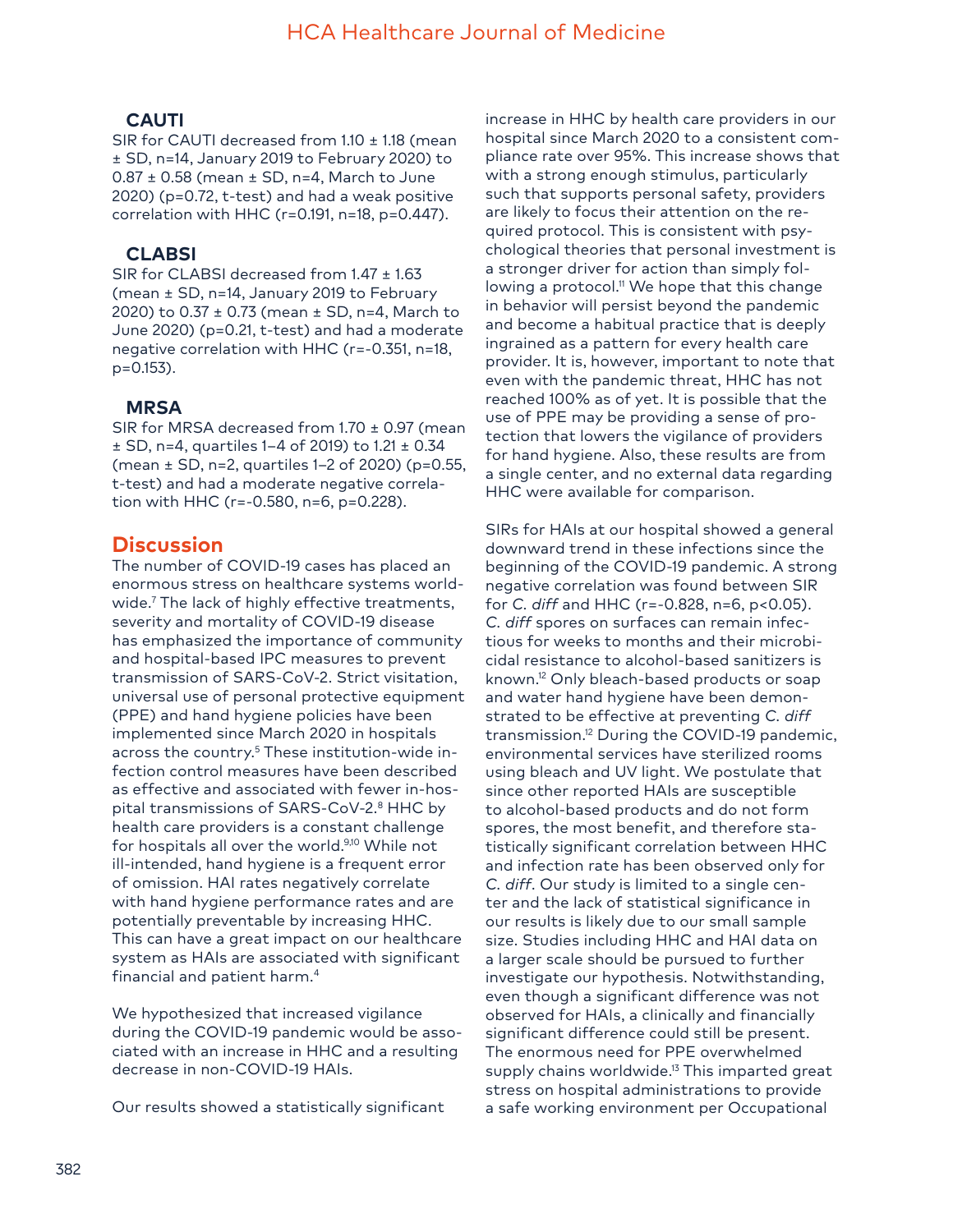Safety and Health Agency (OSHA) regulations. Since higher costs are strongly associated with HAIs, the potential savings generated from preventing these infections could be directed towards the sustainability of PPE supply. Analysis of HAI-related morbidity, mortality, length of stay and costs comparing before and after the COVID-19 pandemic would be useful to investigate this hypothesis.

The observed raw number of HAIs in our hospital has notably decreased since the outbreak of COVID-19. Similarly, a paradoxical nationwide decreased number of hospital admissions, even for life-threatening conditions, was noted since the emergence of SARS-CoV-2.14 We postulated that analyzing the absolute number of HAIs without taking into account the number of hospitalizations would erroneously suggest a decrease in HAIs. Therefore, we only performed a statistical analysis using the SIR, which takes into account and corrects for the actual number of hospitalized patients at risk for HAIs, regardless of COVID-19 status or case mix index during the study period.

Viral and bacterial co-infections in patients with COVID-19 have been reported.<sup>16,17</sup> The use of immunosuppressants, such as corticosteroids, hydroxychloroquine and IL-6 monoclonal antibodies, particularly in patients with severe COVID-19 pneumonia, increases their susceptibility to HAIs. However, the incidence of HAIs in this population has not been reported to our knowledge. It is plausible that attempts to preserve PPE or decreased vigilance to infection prevention other than COVID-19 has led to unintentional decreased compliance with infection prevention protocols. Notwithstanding, the lack of an observed significant increase in HAIs despite increased patient susceptibility to co-infection suggest widespread infection prevention measures may have prevented an increase in HAIs, which further supports our hypothesis.

Although prior studies have shown that increased HHC decreases HAIs, we only observed this trend for *C. diff*. We did not observe a universal statistically significant strong negative correlation between HHC and all types of HAIs. Moreover, the association seemed different (non-statistically significant) both in strength and direction when analyzing

pre- and post-COVID-19 pandemic data. We did not anticipate that the strength, and particularly the direction of association, between HAIs and HHC would differ with higher HHC, and in the absence of statistical significance it most likely does not. Limitations to our findings are possibly explained by the already remarkably high pre-COVID-19 reported HHC rate (mean 82.9%) at our hospital prior to the implementation of increased infection prevention measures, compared to the overall national mean of 40%.<sup>15</sup> The magnitude of the effect of a further increase in HHC is therefore harder to capture, particularly in the setting of a small sample size. Another aspect of the small sample size limitation is that we applied the Pearson correlation analysis on a small number of observations, especially for *C. diff* and MRSA, which may have given rise to less meaningful results. Lastly, using quarterly data blurs the distinction between pre- and post-COVID-19 data, since the time of implementation of enhanced infection prevention measures falls in the midst of quarter 1 of 2020, thus rendering the data point of quarter 1 less accurate. Nonetheless, we decided to include quarter 1 data with the post-COVID-19 data to allow for 2 data points for analysis (quarters 1 and 2 of 2020).

# **Conclusion**

After implementation of universal IPC policies during the COVID-19 pandemic, we have observed enhanced HHC, which was statistically significant, and a decreased trend in HAIs at our hospital. A statistically significant negative correlation was found between HHC and the rate of hospital-acquired *C. diff* infections.

Overall, we believe that health care workers' fear and increased awareness of nosocomial transmission of disease have positively influenced behavior resulting in enhanced personal and institutional cleanliness. We hope that our results increase the awareness of the known and potential benefit of universal infection prevention control interventions on HAIs and serve as a stimulus for hospitals to continue investing in PPE. We recommend continued monitoring of HAIs during the COVID-19 pandemic to aid in the development of further and cost-effective infection prevention and control strategies.